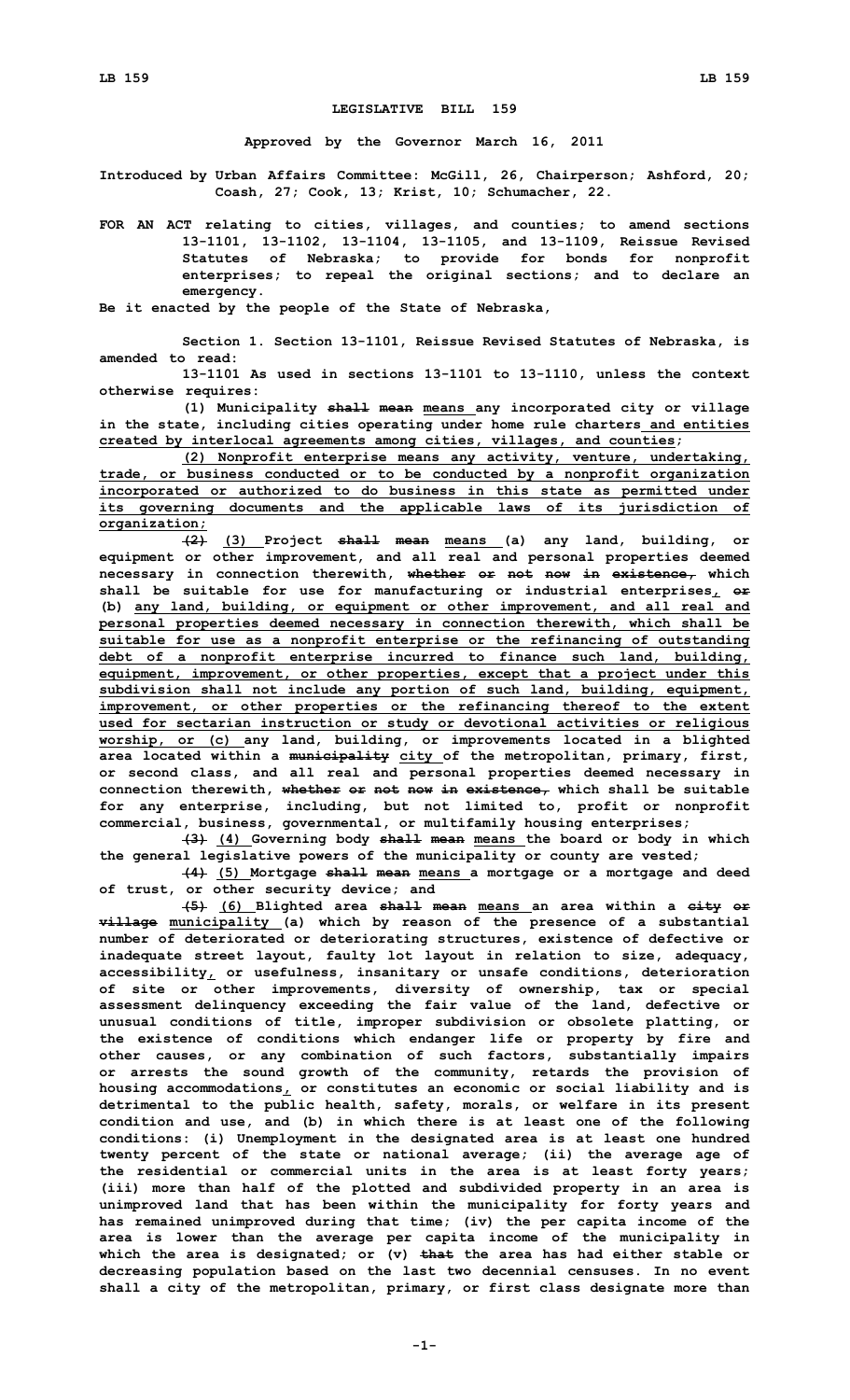**thirty-five percent of the city as blighted, <sup>a</sup> city of the second class shall not designate an area larger than fifty percent of the city as blighted, and <sup>a</sup> village shall not designate an area larger than one hundred percent of the village as blighted.**

**Sec. 2. Section 13-1102, Reissue Revised Statutes of Nebraska, is amended to read:**

**13-1102 (1) In addition to any other powers which it may now have, each municipality and each county shall have without any other authority the following powers:**

**(1) (a) To acquire, whether by construction, purchase, devise, gift, or lease, or any one or more of such methods, one or more projects, which shall be located within this state, and may be located within, without, partially within, or partially without the municipality or county;**

**(2) (b) To lease to others any or all of its projects for such rentals and upon such terms and conditions as the governing body may deem advisable and as shall not conflict with the provisions of sections 13-1101 to 13-1110;**

**(3) (c) To finance the acquisition, construction, rehabilitation, or purchase of projects in blighted areas. The power to finance such projects in blighted areas shall mean and include means and includes the power to enter into any type of agreement, including <sup>a</sup> loan agreement, when the other party to the agreement agrees (a) (i) to use the proceeds of money provided under the agreement to pay the costs of such acquisition, construction, rehabilitation, or purchase and any costs incident to the issuance of the related bonds and the funding of any reserve funds, (b) (ii) to be bound by the terms of the Age Discrimination in Employment Act, the Nebraska Fair Employment Practice Act, and sections 48-1219 to 48-1227, regardless of the number of employees, and (c) (iii) to make payments to the municipality or county sufficient to enable it to pay on <sup>a</sup> timely basis all principal, redemption premiums, and interest on the related revenue bonds issued to provide such financing, and any amounts necessary to repay such municipality or county for any and all costs incurred by it that are incidental to such financing. Title to any such project in <sup>a</sup> blighted area need not be in the name of the municipality or county, but may be in the name of <sup>a</sup> private party;**

**(d) To acquire, own, develop, lease, or finance or refinance the acquisition, construction, rehabilitation, or purchase of one or more projects for use as <sup>a</sup> nonprofit enterprise, regardless of whether such project or projects are within <sup>a</sup> blighted area. Such projects shall be located within this state and may be located within, without, partially within, or partially without the municipality or county; provided, for any project located without the municipality or county, such municipality or county shall find that <sup>a</sup> reasonable relationship exists between such municipality or county and the project, borrower, or other party or parties to the financing agreement, as applicable. The power to finance such projects means and includes the power to enter into any type of agreement, including <sup>a</sup> loan agreement, when the other party to the agreement agrees (i) to use the proceeds of money provided under the agreement to pay the costs of such acquisition, construction, rehabilitation, or purchase and any costs incident to the issuance of the related bonds and the funding of any reserve funds and (ii) to make payments to the municipality or county sufficient to enable it to pay on <sup>a</sup> timely basis all principal, redemption premiums, and interest on the related revenue bonds issued to provide such financing and any amounts necessary to repay such municipality or county for any and all costs incurred by it that are incidental to such financing. Title to any such project need not be in the name of the municipality or county but may be in the name of <sup>a</sup> private party;**

**(4) (e) To issue revenue bonds for the purpose of defraying the cost of acquiring, improving, or financing any project or projects, including the cost of any real estate previously purchased and used for such project or projects, or the cost of any option in connection with acquiring such property, and to secure the payment of such bonds as provided in sections 13-1101 to 13-1110, which revenue bonds may be issued in two or more series or issues where deemed advisable, and each such series or issue may contain different maturity dates, interest rates, priorities on revenue available for payment of such bonds and priorities on securities available for guaranteeing payment thereof, and such other differing terms and conditions as are deemed necessary and are not in conflict with the provisions of sections 13-1101 to 13-1110; and**

**(5) (f) To sell and convey any real or personal property acquired as provided by subdivision (1) (1)(a) of this section, and make such order respecting the same as may be deemed conducive to the best interest of the municipality or county, except that such sale or conveyance shall be subject to the terms of any lease but shall be free and clear of any other**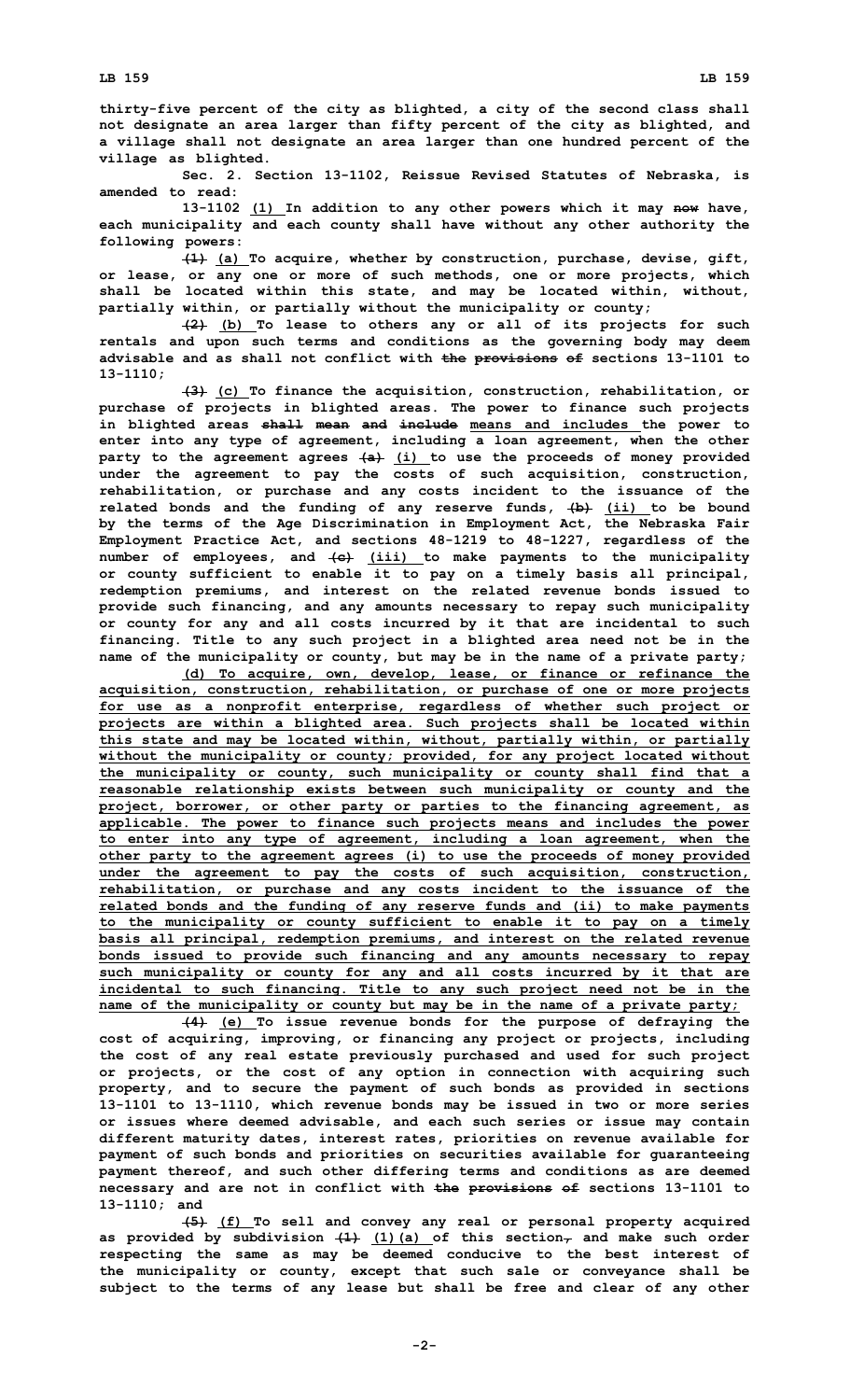**encumbrance.**

**(2) No municipality or county shall have the power to (a) operate any project, referred to in this section, as <sup>a</sup> business or in any manner except as the lessor thereof, (b) lease any project acquired under powers conferred by this section for use principally for commercial feeding of livestock, (c) issue bonds under this section principally for the purpose of financing the construction or acquisition of commercial feeding facilities for livestock, or (d) acquire any project or any part thereof by condemnation.**

**Sec. 3. Section 13-1104, Reissue Revised Statutes of Nebraska, is amended to read:**

**13-1104 (1) The principal of and interest on any bonds issued under the authority of sections 13-1101 to 13-1110 (a) shall be secured by <sup>a</sup> pledge of the revenue out of which such bonds shall be made payable, (b) may be secured by <sup>a</sup> mortgage covering all or any part of the project, and (c) may be secured by <sup>a</sup> pledge of the lease of such project or by any related financing agreement, or (d) may be secured by such other security device as may be deemed most advantageous by the issuing authority and other parties to the transaction.**

**(2) The proceedings, under which the bonds are authorized to be issued under the provisions of sections 13-1101 to 13-1110, and any mortgage given to secure the same may contain any agreements and provisions customarily contained in instruments securing bonds, including, without limiting the generality of the foregoing, provisions respecting (a) the fixing and collection of rents for any project covered by such proceedings or mortgage, (b) the terms to be incorporated in the lease or financing of such project, (c) the maintenance and insurance of such project, (d) the creation and maintenance of special funds from the revenue of such project, and (e) the rights and remedies available in the event of <sup>a</sup> default to the bondholders or to the trustee under <sup>a</sup> mortgage, all as the governing body shall deem advisable and as shall not be in conflict with the provisions of sections 13-1101 to 13-1110. In ;** *Provided,* **that in making any such agreements or provisions, <sup>a</sup> municipality or county shall not have the power to obligate itself, except with respect to the project and the application of the revenue therefrom, and shall not have the power to incur <sup>a</sup> pecuniary liability or <sup>a</sup> charge upon its general credit or against its taxing powers.**

**(3) The proceedings authorizing any bonds under the provisions of sections 13-1101 to 13-1110 and any mortgage securing such bonds may provide that, in the event of <sup>a</sup> default in the payment of the principal of or the interest on such bonds or in the performance of any agreement contained in such proceedings or mortgage, such payment and performance may be enforced by mandamus or by the appointment of <sup>a</sup> receiver in equity with power to charge and collect rents and to apply the revenue from the project in accordance with such proceedings or the provisions of such mortgage.**

**(4) Any mortgage, made under the provisions of sections 13-1101 to 13-1110, to secure bonds issued thereunder, may also provide that, in the event of <sup>a</sup> default in the payment thereof or the violation of any agreement contained in the mortgage, the mortgage may be foreclosed and sold under proceedings in equity or in any other manner now or hereafter permitted by law. Such mortgage may also provide that any trustee under such mortgage or the holder of any of the bonds secured thereby may become the purchaser at any foreclosure sale if it is the highest bidder therefor. No breach of any such agreement shall impose any pecuniary liability upon <sup>a</sup> municipality or county or any charge upon their general credit or against their taxing powers.**

**Sec. 4. Section 13-1105, Reissue Revised Statutes of Nebraska, is amended to read:**

**13-1105 (1) Prior to the leasing or financing of any project, the governing body must determine and find the following: The amount necessary to pay the principal of and the interest on the bonds proposed to be issued to finance such project; the amount necessary to be paid into any reserve funds which the governing body may deem it advisable to establish in connection with the retirement of the proposed bonds and the maintenance of the project including taxes; and, with respect to leases, unless the terms under which the project is to be leased provide that the lessee shall maintain the project and carry all proper insurance with respect thereto, the estimated cost of maintaining the project in good repair and keeping it properly insured.**

**(2) The determinations and findings of the governing body, required to be made by subsection (1) of this section, shall be set forth in the proceedings under which the proposed bonds are to be issued. Prior to the issuance of the bonds authorized by sections 13-1101 to 13-1110, the municipality or county shall (a) lease the project to <sup>a</sup> lessee or lessees under an agreement conditioned upon completion of the project and providing for payment to the municipality or county of such rentals as, upon the**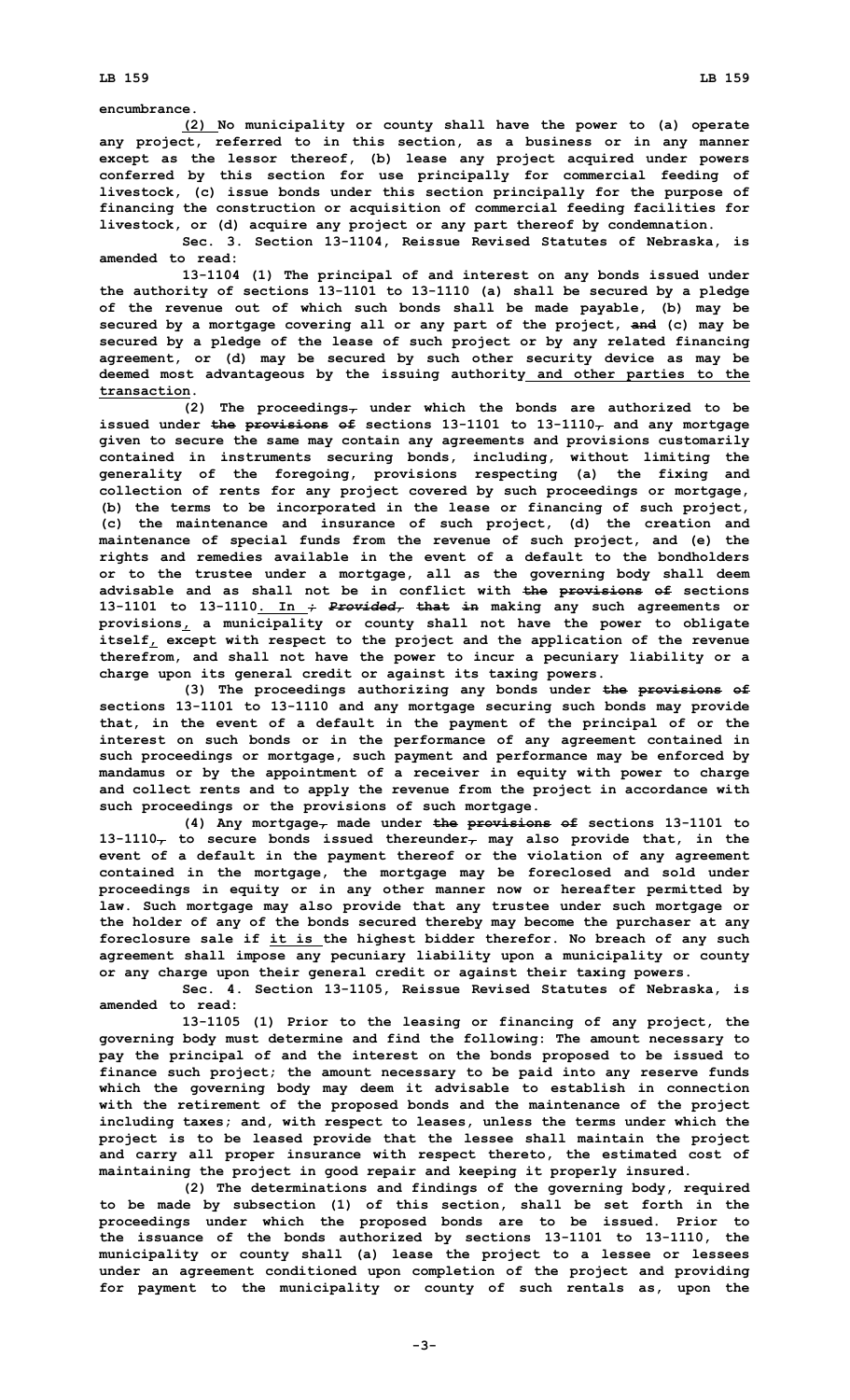## **LB 159 LB 159**

**basis of such determinations and findings, will be sufficient (i) to pay the principal of and interest on the bonds issued to finance the project, (ii) to pay the taxes on the project, (iii) to build up and maintain any reserves deemed by the governing body to be advisable in connection therewith, and (iv) unless the agreement of lease obligates the lessees to pay for the maintenance and insurance of the project, to pay the costs of maintaining the project in good repair and keeping it properly insured or (b) enter into <sup>a</sup> financing agreement pursuant to subdivision (3) (1)(c) or (d) of section 13-1102. Subject to the limitations of sections 13-1101 to 13-1110, the lease or financing agreement or extensions or modifications thereof may contain such other terms and conditions as may be mutually acceptable to the parties. Notwithstanding , and notwithstanding any other provisions of law relating to the sale of property owned by municipalities and counties, any such lease may contain an option for the lessees to purchase the project on such terms and conditions as may be mutually acceptable to the parties.**

**(3) At <sup>a</sup> public hearing or at the adjournment of such hearing, the governing body of the city in which the proposed project is located shall determine whether the location of the proposed project is within <sup>a</sup> blighted area and whether the proposed project is within the development plan or plans for the area. Notice of the time and place of the hearing shall be published at least two times not less than seven days prior to the hearing in <sup>a</sup> legal newspaper having <sup>a</sup> general circulation within the boundaries of the city. Upon <sup>a</sup> favorable resolution by the governing body of the city where the proposed project is located, the governing body of the city or county may proceed to issue bonds.**

**(4) The requirements for notice and public hearing as set forth in subsection (3) of this section shall not apply to projects for manufacturing or industrial enterprises or for nonprofit enterprises as described in subdivision (3)(a) or (b) of section 13-1101 or refunding bonds authorized under section 13-1106.**

**Sec. 5. Section 13-1109, Reissue Revised Statutes of Nebraska, is amended to read:**

**13-1109 Neither sections (1) Sections 13-1101 to 13-1110 nor anything herein contained shall not be construed as <sup>a</sup> restriction or limitation upon any powers which <sup>a</sup> municipality or county might otherwise have under any laws of this state, but shall be construed as cumulative.**

**(2) Sections 13-1101 to 13-1110 shall be full authority for the exercise of the powers described in such sections by <sup>a</sup> municipality or county, and no action, proceeding, or election shall be required prior to the exercise of such powers under such sections or to authorize the exercise of any of the powers granted in such sections, except as specifically provided in such sections, any provision of law applicable to <sup>a</sup> municipality or county to the contrary notwithstanding. No proceedings for the issuance of bonds of <sup>a</sup> municipality or county shall be required other than those required by sections 13-1101 to 13-1110, and the provisions of all other laws and charters of any municipality or county, if any, relative to the terms and conditions for the acquisition, leasing, financing construction, rehabilitation, or purchase of projects as provided in such sections and the issuance, payment, redemption, registration, sale, or delivery of bonds by <sup>a</sup> municipality or county shall not be applicable to bonds issued by <sup>a</sup> municipality or county pursuant to such sections. No municipality, county, or governing body or officer thereof shall be subject to the Securities Act of Nebraska with respect to any revenue bonds issued under sections 13-1101 to 13-1110. Insofar as sections 13-1101 to 13-1110 are inconsistent with the provisions of any other law or of any law otherwise applicable to <sup>a</sup> municipality or county, if any, sections 13-1101 to 13-1110 shall be controlling.**

**(3) In any suit, action, or proceeding involving the validity or enforceability of any bond of <sup>a</sup> municipality or county or the security therefor brought after the lapse of thirty days after the issuance of such bonds has been authorized, any such bond reciting in substance that it has been authorized by the municipality or county to aid in financing <sup>a</sup> project shall be conclusively deemed to have been authorized for such purpose and such project shall be conclusively deemed to have been planned, located, and carried out in accordance with sections 13-1101 to 13-1110.**

**(4) In any suit, action, or proceeding involving the validity or enforceability of any agreement of <sup>a</sup> municipality or county brought after the lapse of thirty days after the agreement has been formally entered into, any such agreement reciting in substance that it has been entered into by the municipality or county to provide financing for <sup>a</sup> project shall be conclusively deemed to have been entered into for such purpose and such project shall be conclusively deemed to have been planned, located, and carried out in accordance with sections 13-1101 to 13-1110.**